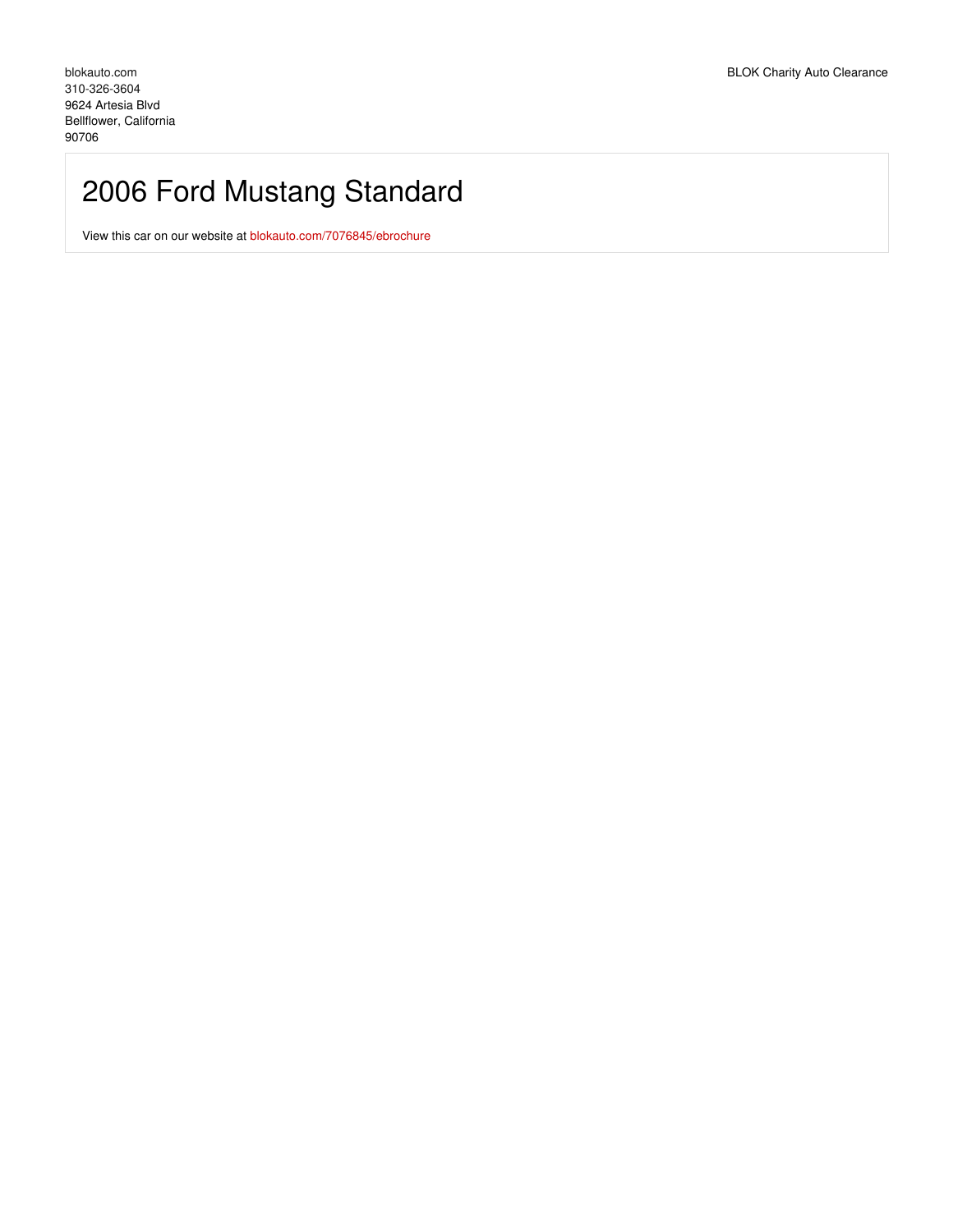



# Our Price **\$4,700**

# **Specifications:**

| Year:         | 2006                    |  |  |
|---------------|-------------------------|--|--|
| VIN:          | 1ZVFT80N865126353       |  |  |
| Make:         | Ford                    |  |  |
| <b>Stock:</b> | 76606                   |  |  |
| Model/Trim:   | Mustang Standard        |  |  |
| Condition:    | Pre-Owned               |  |  |
| Bodv:         | Coupe                   |  |  |
| Exterior:     | Silver                  |  |  |
| Engine:       | 4.0L SOHC V6 ENGINE     |  |  |
| Interior:     | Green Cloth             |  |  |
| Transmission: | Auto                    |  |  |
| Mileage:      | 177,690                 |  |  |
| Drivetrain:   | <b>Rear Wheel Drive</b> |  |  |
| Economy:      | City 19 / Highway 25    |  |  |

**Please call or e-mail to check availability!!! All of our vehicles are available for purchase Monday through Sunday from 8:00am-5:00pm. Please note we do not offer any financing and/or payment plans of any kind. For more information, please call (310)-326-3604 and press 1 for the sales department. We are currently not having any auctions on Saturdays due to Covid 19.**

**WHEN CALLING THE SALES DEPARTMENT, PLEASE PROVIDE THE STOCK NUMBER FOR THE VEHICLE YOU ARE INTERESTED IN!!!**

**WE HAVE 300+ CARS AT OUR LOCATION!!! WE RECEIVE NEW CARS EVERY WEEK AND OUR WEBSITE IS UPDATED ON A DAILY BASIS!!!**

**VISIT [WWW.BLOKAUTO.COM](http://www.blockauto.com) TO SEE OUR FULL INVENTORY!!!**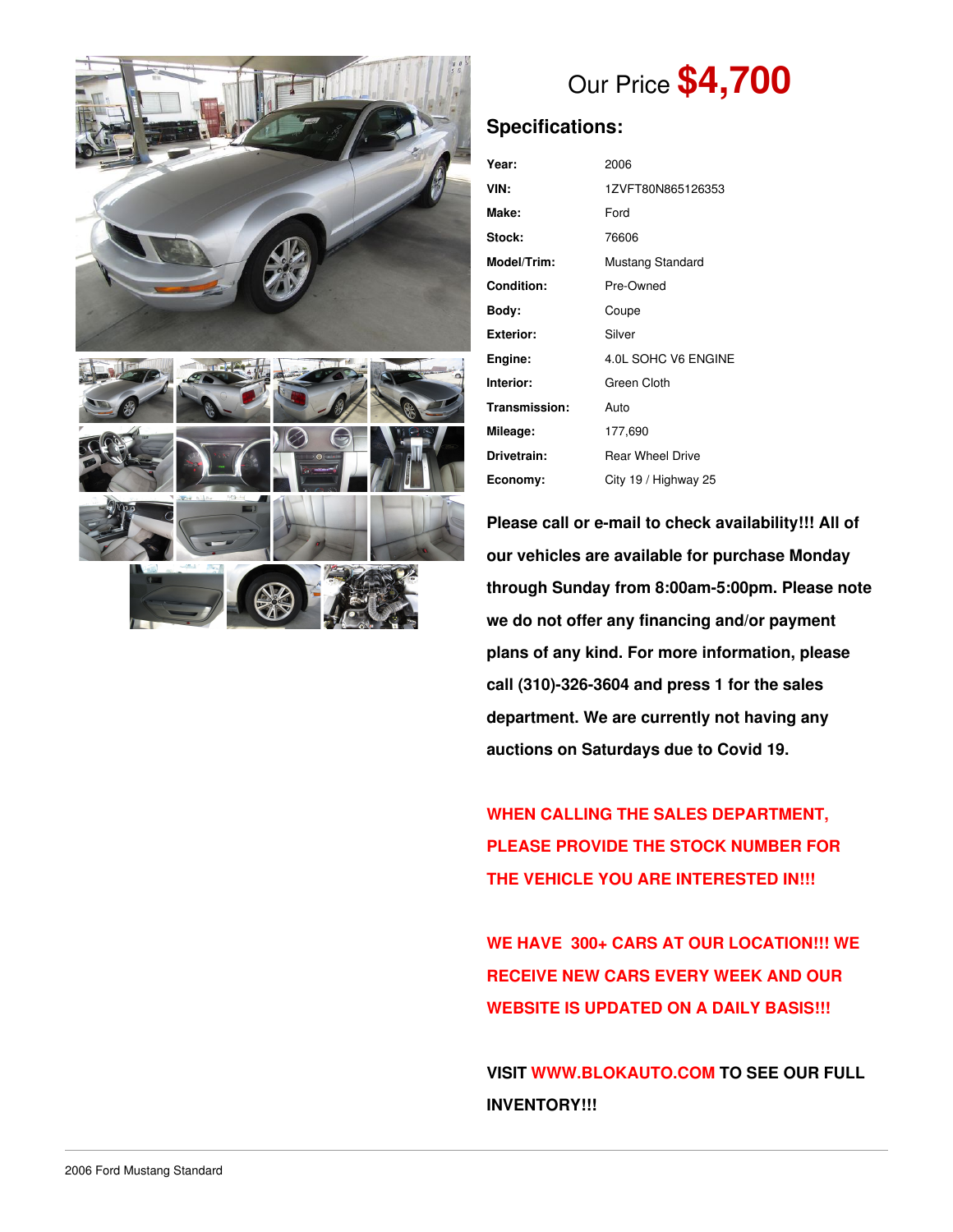BLOK Charity Auto Clearance - 310-326-3604 - View this car on our website at[blokauto.com/7076845/ebrochure](https://blokauto.com/vehicle/7076845/2006-ford-mustang-standard-bellflower-california-90706/7076845/ebrochure)

| <b>Our Location:</b>                        |                           |                                              |                                       |                                                       |
|---------------------------------------------|---------------------------|----------------------------------------------|---------------------------------------|-------------------------------------------------------|
| nu u                                        | Arkansas St<br>Park St    | Moto United - Bellflower                     | Arkansas St<br>Park St<br>T           | Park St<br>Beach St                                   |
| <b>Artesia Fwy</b><br><b>Planet Fitness</b> | Beach St<br>Palm St       | <b>Golden Corral H</b>                       | Greenwolf-Bellflower-Artesia Fwy      | Palm St                                               |
|                                             | Deli by Caliva Dispensary | fet & Grill                                  |                                       | â                                                     |
|                                             |                           |                                              | Artesia Blvd                          | Hacienda St                                           |
| Virginia Ave                                | Bellflower DMV            | Bank of America                              |                                       | Monterey St:<br>Sizzler                               |
|                                             | Ramona St                 | <b>Grace Filipino</b><br>Christian<br>Church | Ramona St                             | Artesia Bly<br>Woodruff<br><b>Convalescent Center</b> |
| Diddy's Place Sports Bar                    |                           |                                              | Cedar St                              |                                                       |
| Google                                      | Rose St<br>カロキ            | Taco Bell                                    | Thomas Jefferson<br>Flementary School | Map data @2022                                        |

2006 Ford Mustang Standard

BLOK Charity Auto Clearance - 310-326-3604 - View this car on our website at[blokauto.com/7076845/ebrochure](https://blokauto.com/vehicle/7076845/2006-ford-mustang-standard-bellflower-california-90706/7076845/ebrochure)